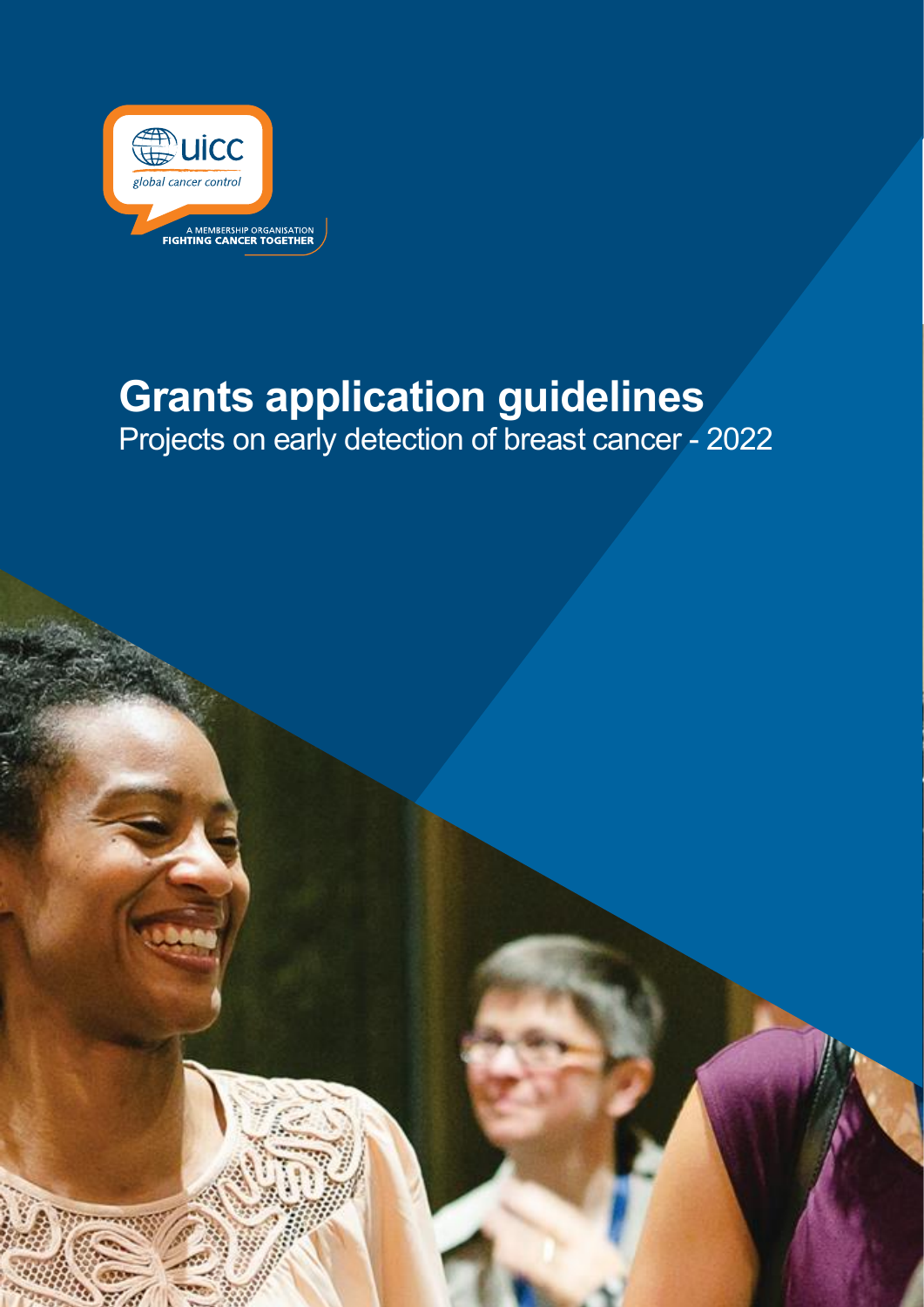# **Contents**

| 1. | <b>Project grants in breast cancer</b> | 3               |
|----|----------------------------------------|-----------------|
|    | <b>UICC's Breast Cancer Programme</b>  | 3               |
|    | Project grants available in 2022       | 4               |
| 2. | <b>Application process</b>             | 5               |
|    | <b>Eligibility criteria</b>            | 5               |
|    | <b>Project scope</b>                   | 5               |
|    | <b>Grants funding criteria</b>         | 6               |
|    | <b>Grant management system</b>         | 6               |
| 3. | <b>Application questions</b>           | 8               |
| 4. | <b>Selection process</b>               | 11              |
|    | <b>The Selection Committee</b>         | 11              |
|    | <b>The Review Committee</b>            | 11              |
|    | <b>Selection criteria</b>              | 11              |
| 5. | <b>Upcoming timelines and contact</b>  | 12              |
|    | <b>Application timelines</b>           | 12 <sup>2</sup> |
|    | <b>Contact</b>                         | 12              |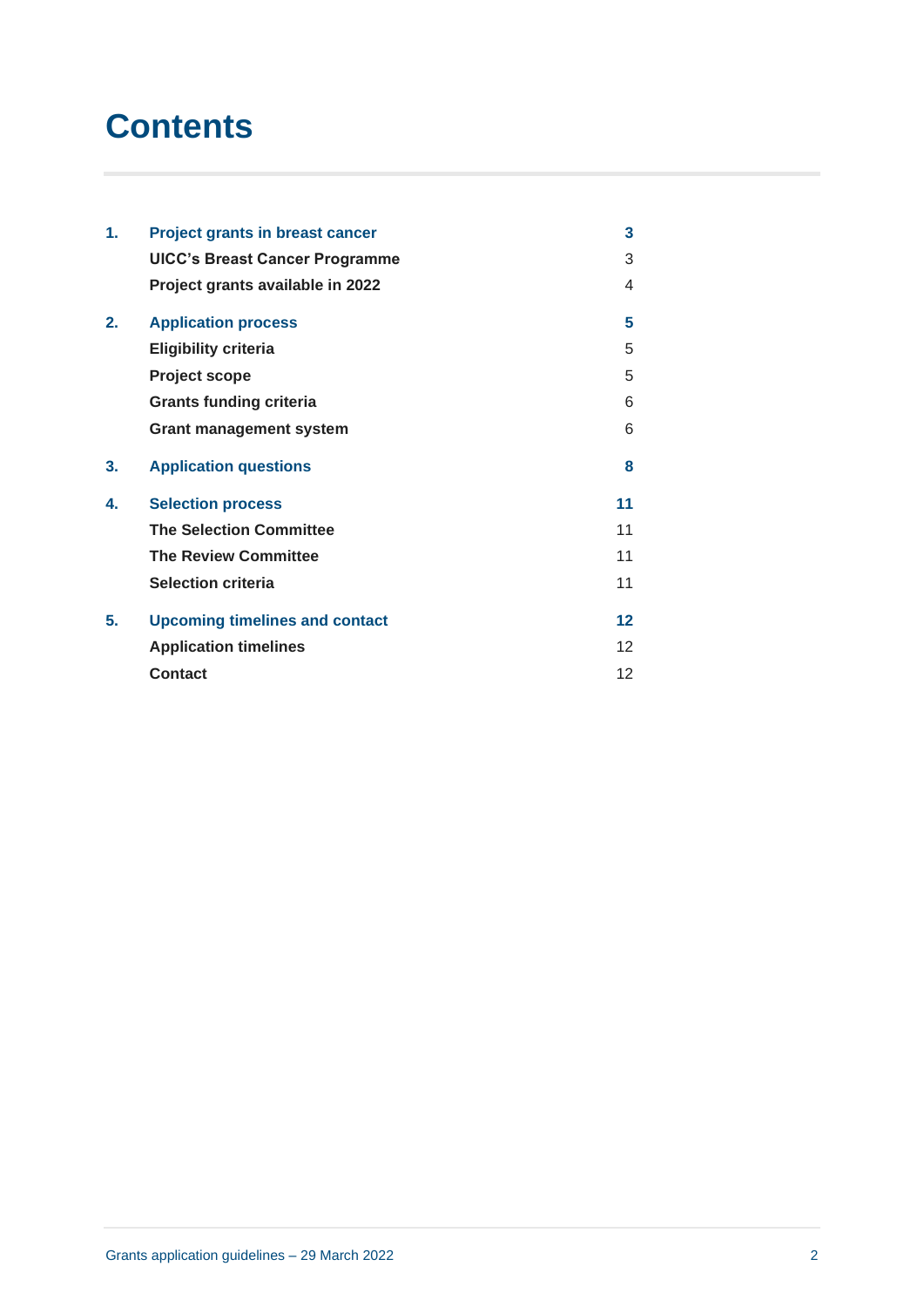# <span id="page-2-0"></span>1. **Project grants in breast cancer**

# <span id="page-2-1"></span>**UICC's Breast Cancer Programme**

Despite advances and progress seen in breast cancer in recent years, and extensive mobilisation of civil society groups around the world, current data highlight that breast cancer incidence and mortality remain the highest for cancer in women, and that this trend is only going to accelerate in the next 20 years. In 2020, there were an estimated 684,996 deaths from breast cancer, with a disproportionate number of these deaths occurring in low-resource settings.

[UICC's Breast Cancer Programme](https://www.uicc.org/what-we-do/thematic-areas-work/breast-cancer/breast-cancer-programme) was launched in October 2020 to respond to the urgent need to accelerate progress in [breast cancer.](https://www.uicc.org/what-we-do/thematic-areas-work/breast-cancer) This comprehensive programme aims at reducing premature deaths from breast cancer and improving the quality of life of patients all around the world by strengthening and engaging the breast cancer community. Leveraging UICC's assets, this programme offers organisations and professionals active in breast cancer control access to seed funding, online learning, convening opportunities, mentoring, professional development, and connections amongst its network to achieve effective breast cancer control.

Through a series of activities and opportunities, the programme aims to deliver on the following key outcomes:

- Accelerate the development of breast cancer leaders
- Strengthen organisational capacities of breast cancer organisations, including patient groups
- Support the development of the health workforce in breast cancer
- Support national action on breast cancer in responding to key areas and needs in breast cancer control
- Strengthen networks and collaborations in breast cancer at a national, regional and global level
- Unite the voice of the breast cancer community, including patient groups, to advocate for more effective breast cancer control

In its first year of existence, 232 individuals from 126 organisations in 67 countries were engaged in the Breast Cancer Programme. Amongst other opportunities, over 100 professionals benefitted from the Project ECHO® [on breast cancer control](https://www.uicc.org/what-we-do/capacity-building/project-echo-breast-cancer-control) to learn how to develop and deliver strong breast cancer projects; [80k USD of grants were awarded](https://www.uicc.org/news/uicc-announces-four-new-grants-breast-cancer-control-lmics) to support the launch of new projects; [10 technical](https://www.uicc.org/what-we-do/capacity-building/fellowships/technical-fellowships)  [fellowships](https://www.uicc.org/what-we-do/capacity-building/fellowships/technical-fellowships) on breast cancer were made available to healthcare professionals and [Virtual Dialogues](https://www.uicc.org/what-we-do/convening/virtual-dialogues/breast-cancer-series) were organised to highlight breast cancer needs and priority areas.

The Programme is supported by Pfizer (Founding Partner), Daiichi Sankyo, Revolution Watch, the US National Cancer Institute Center for Global Health and the Breast Health Global Initiative, and supports the ambitions of [WHO's Global Breast Cancer Initiative.](https://www.who.int/news/item/08-03-2021-new-global-breast-cancer-initiative-highlights-renewed-commitment-to-improve-survival) 

In 2022, UICC will continue and enhance its efforts to strengthen and engage the breast cancer community through a series of activities including a [self-guided course on breast cancer](https://www.uicc.org/what-we-do/capacity-building/online-learning) control, convening opportunities and this new grants initiative supporting national action for improved early detection of the disease.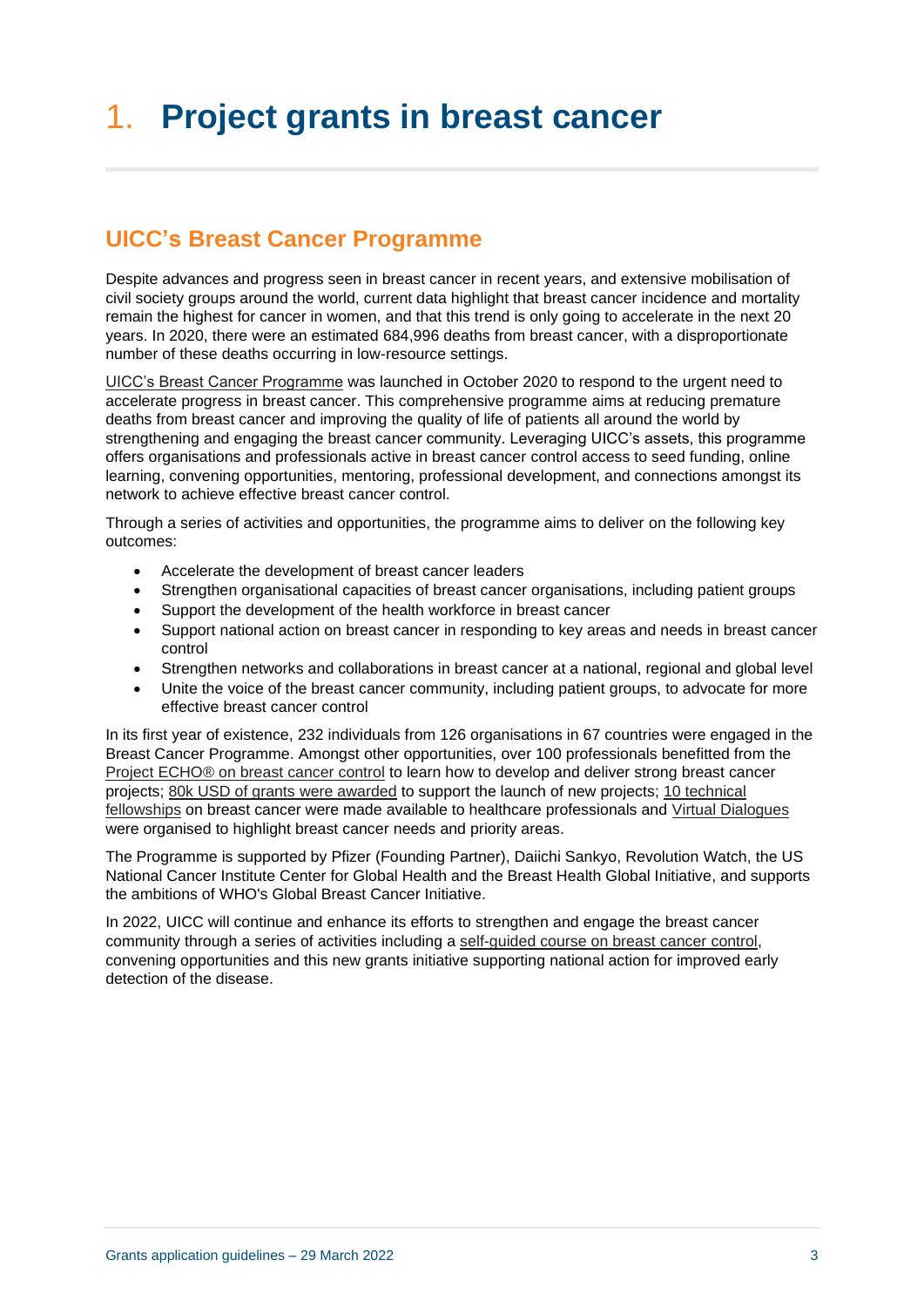## <span id="page-3-0"></span>**Project grants available in 2022**

Building upon the SPARC [Metastatic Breast Cancer Challenge,](https://www.uicc.org/what-we-do/capacity-building/addressing-metastatic-breast-cancer-mbc) a grants initiative that has enabled the launch of 51 new projects addressing the needs of MBC patients since 2015 through the distribution of USD 1,565,000, UICC aims to widen its support to the breast cancer community by offering seedfunding to UICC members for projects offering an evidence-based approach to improving the availability of and access to the early detection of breast cancer.

In 2021, [four grants](https://www.uicc.org/news/uicc-announces-four-new-grants-breast-cancer-control-lmics) were awarded to UICC members for projects supporting the early detection of breast cancer. In 2022, through the support of the UICC Breast Cancer Programme partners and specifically recognising the funds raised by the [Pink Dial project,](https://www.uicc.org/news/watch-auction-support-global-breast-cancer-control-raises-over-usd-500k) organised by Revolution Watch, a new call for proposals will be opened with 15 projects to be awarded through new grants.

Applications will be welcomed from UICC members across the world. Project proposals should be focused on improving the early detection of breast cancer, at a local, regional or national level, for a maximum amount of 20'000 USD per project.

In alignment with the goals of WHO's Global Breast Cancer Initiative and the overall emphasis of this grants initiative on early detection, the projects that will be supported must include a focus on breast health education, on access to timely and quality diagnosis, or on enhancing referrals across the patient pathway. Projects should help address health inequities by providing services and support to underserved and/or hard-to-reach populations (including people from disadvantaged socio-economic backgrounds; racial, ethnic, sexual and gender minorities; rural areas; etc.).

Applicants are encouraged to review resources and studies highlighting evidence-based interventions, such as the [Knowledge Summaries for breast cancer control](https://www.iccp-portal.org/breast-cancer-knowledge-summaries) (more specifically the ones on [breast health](https://www.fredhutch.org/content/dam/www/research/divisions/public-health-sciences/epidemiology/bci-25/KSPDF/KS%20Early%20Detection%20Awareness%20030617.pdf)  [awareness and clinical breast exam,](https://www.fredhutch.org/content/dam/www/research/divisions/public-health-sciences/epidemiology/bci-25/KSPDF/KS%20Early%20Detection%20Awareness%20030617.pdf) [screening and mammography programmes](https://www.fredhutch.org/content/dam/www/research/divisions/public-health-sciences/epidemiology/bci-25/KSPDF/KS%20Early%20Detection%20Mammography%20030617.pdf)[, clinical assessment,](https://www.fredhutch.org/content/dam/www/research/divisions/public-health-sciences/epidemiology/bci-25/KSPDF/KS%20Diagnosis%20Clinical%20Assesment%20030617.pdf)  [diagnostic imaging and staging,](https://www.fredhutch.org/content/dam/www/research/divisions/public-health-sciences/epidemiology/bci-25/KSPDF/KS%20Diagnosis%20Clinical%20Assesment%20030617.pdf) [biopsy, pathology and subtypes\)](https://www.fredhutch.org/content/dam/www/research/divisions/public-health-sciences/epidemiology/bci-25/KSPDF/KS%20Diagnosis%20Biopsy%20030617.pdf), or the UICC [self-guided course on](https://www.uicc.org/what-we-do/capacity-building/online-learning)  [breast cancer](https://www.uicc.org/what-we-do/capacity-building/online-learning) control.

Examples of projects that could be supported include (non-exhaustive list):

- Health promotion on breast health, on breast cancer symptoms and addressing the stigma of the disease to encourage the public to seek medical advice as early as possible, where referral pathways are in place to support women throughout the cancer continuum
- Training of health care workers to identify symptoms and help navigate patients through the health system and services
- Connecting hard-to-reach populations to existing services where available
- Initiatives focused on improving the coordination of services and referral systems to improve timely and quality diagnosis, where systems are in place to provide follow-up treatment and supportive care for those diagnosed
- Advocacy campaigns leading to broad stakeholder engagement and additional resources for early detection

Submissions will be reviewed by an independent committee consisting of leading experts in the fields of breast cancer and chaired by Dr Julie Gralow, Chief Medical Officer of the American Society of Clinical Oncology. Selected projects will be announced in October 2022.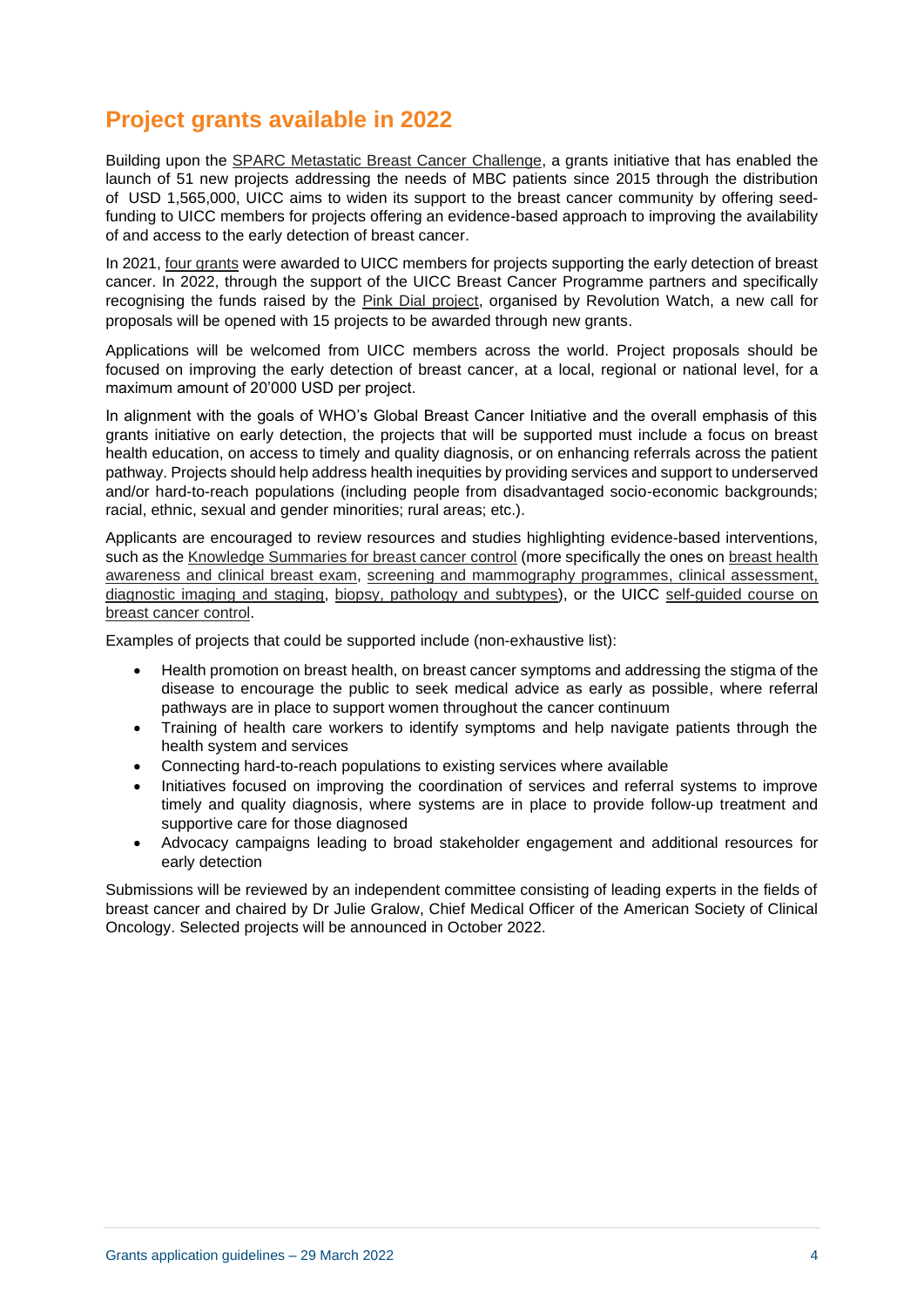# <span id="page-4-0"></span>2. **Application process**

Applications will open on 29 March and close on 15 May. Interested applicants are invited to carefully read this document and the section titled, 'application questions' before submitting their projects.

The following guidance will help to ensure that an organisation and project is eligible to apply, and that the proposed project falls into the scope that can be funded through this grants initiative. If these eligibility criteria are met and the proposed project is within the required scope, interested applicants are invited to submit their application through [UICC's grant management system.](https://uicc.eu-1.smartsimple.eu/s_Login.jsp)

The application questions that will be asked in the grant management system can be found in section 3 of these guidelines.

## <span id="page-4-1"></span>**Eligibility criteria**

To be eligible for the grants, interested organisation must comply with the following requirements:

- 1. **UICC member**: Only UICC member organisations will be eligible to apply. For organisations that are not yet members at the time of their application and interested in joining UICC, an application for this grants opportunity can be submitted, conditional upon a parallel request being submitted to join as a UICC member. In order for the proposal to be submitted for review, these organisations will have to submit evidence of UICC membership prior to the start of the selection process (end of May 2022).
- 2. **Organisational strength**: Applicant organisations must have been registered as an organisation for a minimum of two years, with a track record of working in cancer control and in successfully implementing projects or programmes related to the scope of their application. Organisations should have a dedicated core team of individuals (staff or volunteers) regularly engaged in and delivering their activities.
- 3. **Ability to receive funds**: Applicant organisations must comply with local regulations to receive funds from a foreign country. Applicant organisations have a dedicated bank account (no grant funding will be transferred to individual bank accounts). Please note, if the applicant organisation is from a country where the relevant Swiss bank is not authorised to send funds, UICC will unfortunately not be able to proceed with the selection.
- 4. **UICC grants**: The applicant organisation should not be responsible for delivering another project supported by a UICC grant at the same time as the grant for which they are applying. If the applicant has been a recipient of a UICC grant in the past and the grant period has ended, they can apply.

## <span id="page-4-2"></span>**Project scope**

Projects supported through these grants will have to fall into the scope described in this paragraph, and must be in line with UICC use of funds policy:

- **Project objective**: All projects supported should demonstrate their relevance in terms of the early detection of breast cancer.
- **Geographical scope**: The grants are open to all countries, with the exception, as mentioned in the eligibility criteria, of countries who are unable to receive funds from Switzerland.
- **Target audience**: Projects must demonstrate how they address inequity and increase access to or improve early detection in underserved, at risk, or vulnerable populations.
- **Project budget**: The grants awarded will support projects with a maximum of USD 20'000. The work funded should be compliant with UICC's grants funding criteria described in the section below.
- **Project duration**: Projects must have a maximum duration of one year, starting no later than November 2022.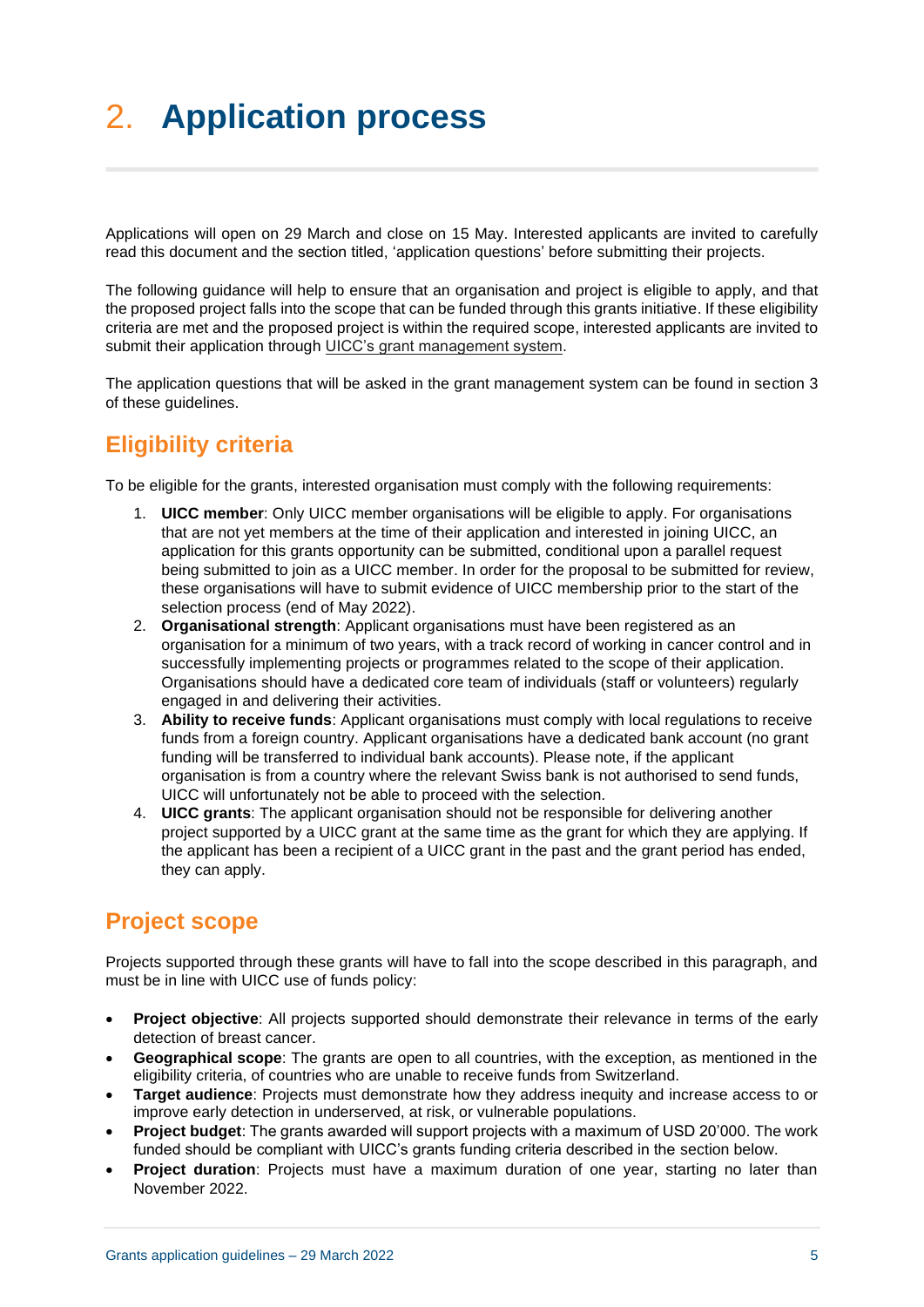- **Project with a novel element**: The project submitted can be a new one, or an extension of an existing project. It cannot be an existing ongoing project, programme or service without a novel element as the funding aims at developing new activities rather than sustaining projects that lack funding.
- **Project in line with the selection criteria**: The projects should demonstrate how they contribute to the grants selection criteria described in section 4 of these guidelines.

# <span id="page-5-0"></span>**Grants funding criteria**

The project will be compliant with UICC's grants funding criteria described below:

#### • **Exclusion criteria:**

The project funds should not cover:

- o medical education programmes for medical personnel
- o medical supplies or equipment
- o medical services (i.e., tests, interpretation of tests, treatments, medication)
- o patient diagnosis and treatment
- o fundraising events
- o registration for conferences
- o research projects
- o professional dues or membership fees
- o liability insurance
- o rent
- o advertising unrelated to the project campaign
- o programme incentives
- **Equipment and office supplies:** Equipment and office supplies that are not directly linked with the project will not be covered. If they are part of the project, the spending shall not exceed 10% of the grant.
- **Overheads and administrative costs**: Overheads and administrative costs that are not directly linked with the project will not be covered. If they are part of the project, they should not exceed 15%.
- **Salaries**: Salaries that are not directly linked with the project will not be covered. Any contribution to staff salaries, or consultants involved in the project, must be appropriate to the level of overall funding required and must be sustainable after the funding period is over.
- **Co-funding**: The project supported is to be funded entirely by the UICC grant. All funding arrangements that involve another donor should be indicated by the applicant in the grant application, as it requires a prior agreement from UICC, in order to avoid any potential conflicts of interest.

## <span id="page-5-1"></span>**Grant management system**

Applications will be submitted through a grants management system. UICC uses an online grant management system called SmartSimple to manage the application process. All application materials and attachments must be submitted electronically through the UICC grant management system. The steps to access the platform, create your profile and send your application are described below:

1. **Access UICC's grant management system:** You can access SmartSimple at [https://uicc.eu-](https://uicc.eu-1.smartsimple.eu/)[1.smartsimple.eu/](https://uicc.eu-1.smartsimple.eu/)

### 2. **Access your account**

- If you are a 'new' user in SmartSimple, you will be required to click the 'Register here' button under 'New to the system?' and complete the registration process.
- After registering, you will receive an email with a link to create a password and login within the next five minutes.
- Then go back to the login page and login to your new account.
- If you are already registered in SmartSimple, please access the site and log in with your existing e-mail address and password.

### 3. **Start your application**

- To start an application, select the 'Funding Opportunities' box under 'Applications'. A list of open opportunities will display.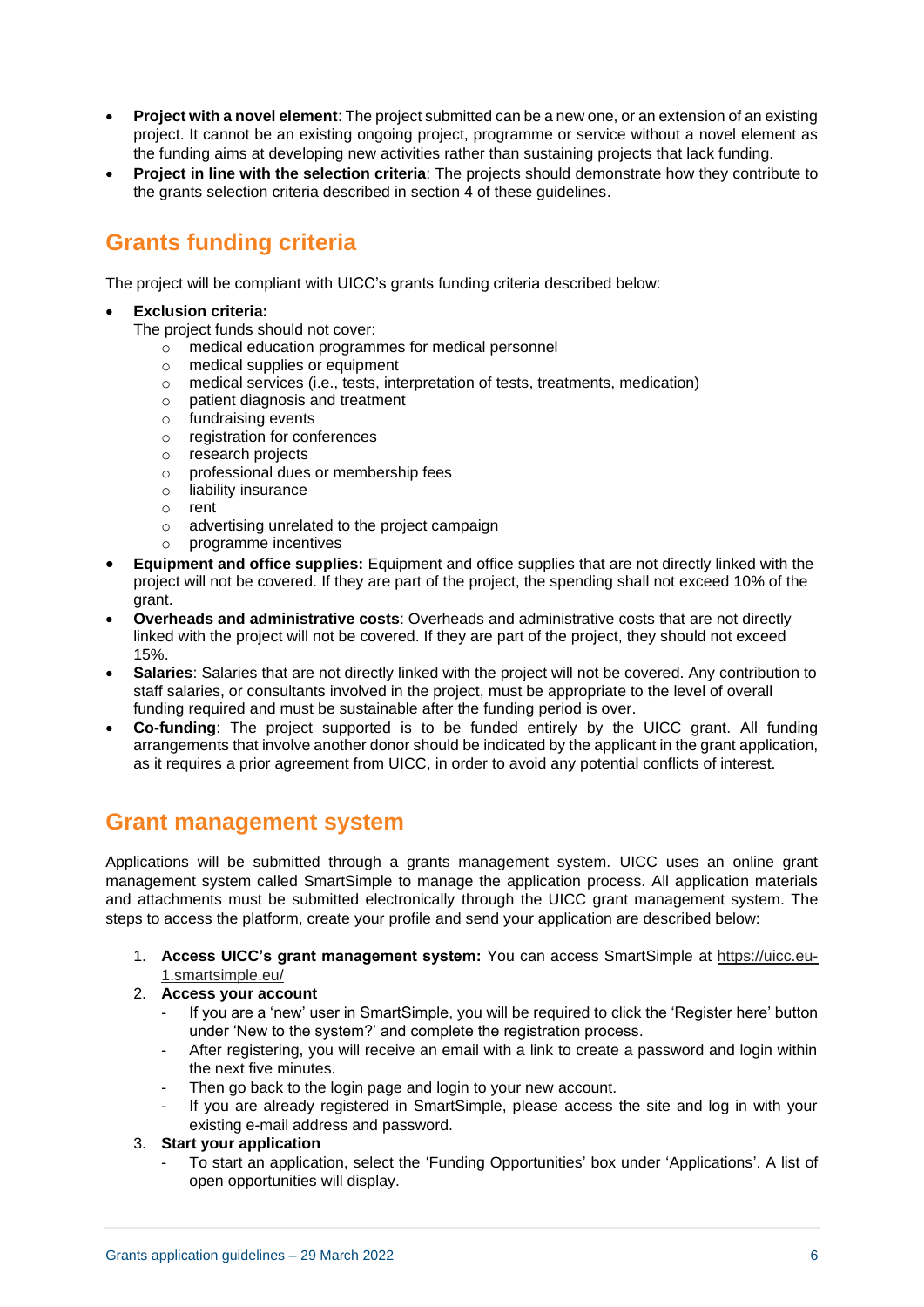- To apply for the grants, select 'Project Grants: Breast Cancer' and click the 'Apply Now' link to open the application. A new application form will be created and the default status of it is 'Draft'.
- Click on the 'Save Draft' button to activate the form and start working on it.
- If you start an application and need to complete it at a later time you can click the 'Save Draft' button at the bottom of the application.
- When you return to the platform you can find this saved application in by clicking on the 'In Progress' box under 'Applications' and open the application.

### 4. **Invite collaborators**

- Several team members working on the application can be added to the SmartSimple application. These individuals can be from the applicant organisation, or from a collaborating organisation. In the latter case, collaborating team members will be asked to create an organisational account.
- You can invite collaborators on the first page of the application. Please follow instructions on the platform if you wish to invite collaborators.
- This step is optional and you can submit your application on your own.

#### 5. **Fill in your application**

- On the application, beneath the general instructions, you will find a number of tabs to complete (contact information, organisational capacity, etc.). Please ensure that you complete all tabs before submitting your application. Many of the questions are mandatory (they are marked with a red asterisk (\*).
- If you click 'Submit' without completing one of these fields, you will receive an error message directing you to the blank or uncomplete question.

### 6. **Update your application**

- The contact information page contains your contact details from registration.
- If there are any errors on your application (whether from an error entering the information or the information has changed since submitting a previous application) please update your profile by clicking on the circle with your initials in the upper right-hand corner.
- You can update your application any time you wish before it is submitted.

#### 7. **Submit your application**

- When you are ready to submit your application click the 'Submit' button at the bottom of the application.
- After clicking 'Submit' you will not be able to edit the application anymore.
- You will receive an email confirming submission.
- Please ensure you have received the acknowledgement message that confirms that your application was submitted.

### 8. **Communications from UICC through the platform**

- Reviewers might respond to you with questions via the grant management system. In this case, you will receive a notification from the SmartSimple system via email if additional information is required and additional emails as your application moves through the various phases of assessment.
- You will get regular updates on your application through SmartSimple emails.

In case you experience issues in creating your account or accessing SmartSimple, please contact Annah Espejo, Capacity Building Coordinator at espejo@uicc.org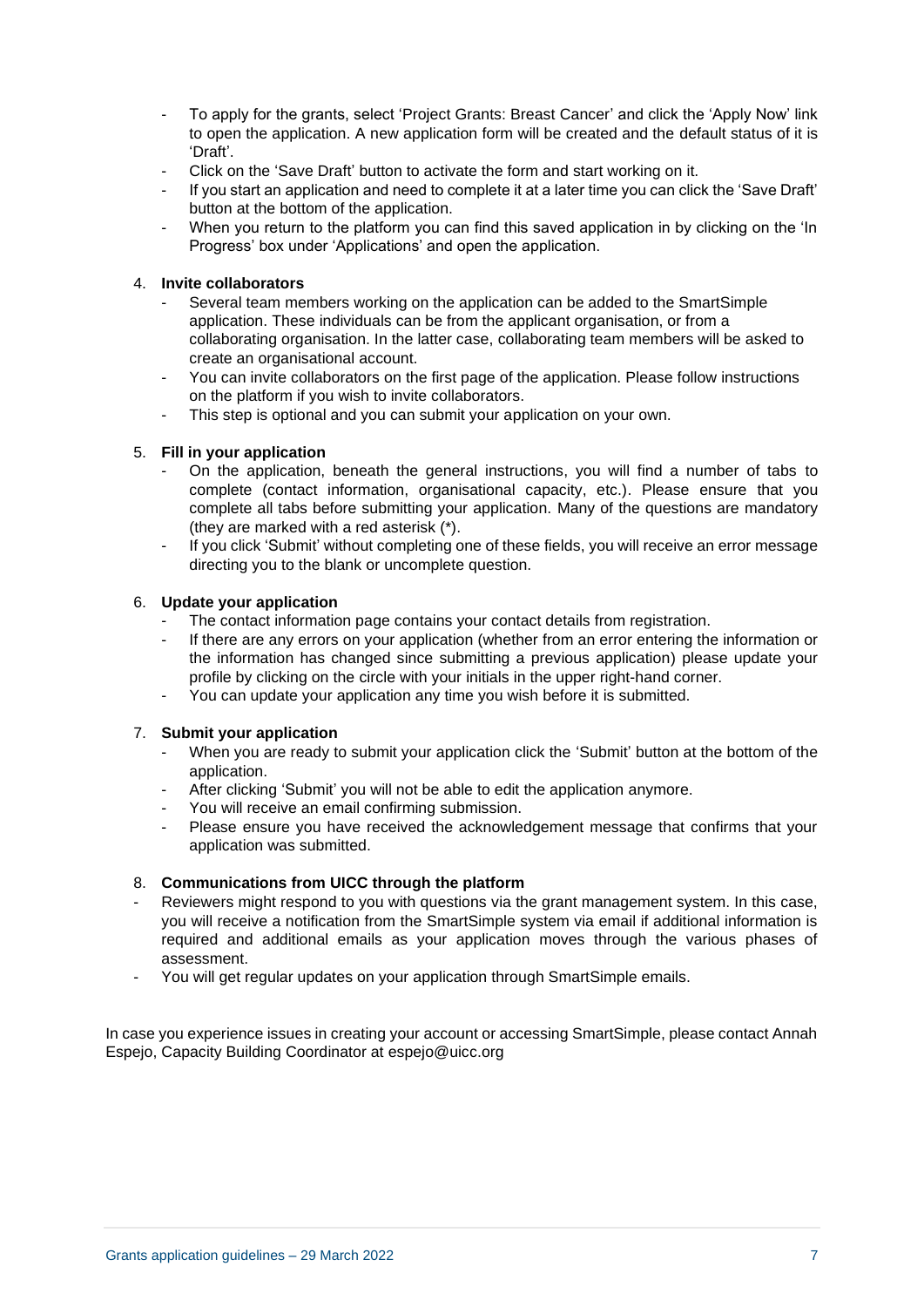# <span id="page-7-0"></span>3. **Application questions**

Interested applicants will be asked to complete the following questions through the grants management system. Please note that all applications have to be submitted electronically through SmartSimple, and applications submitted through other means will not be taken into consideration.

## **Organisation profile**

- 1. **Applicant organisation**  Name of the organisation
- 2. **Address**  Address where the applicant organisation is based
- 3. **Date of creation of the organisation** Please indicate the year in which your organisation was created
- 4. **Organisation website and social media** Please share the url of your website and social media
- 5. **Is your organisation a UICC member?** Please indicate if your organisation is currently a UICC member. Note that this opportunity is exclusive to members. If you are not yet a member and would like to join UICC, please contact [membership@uicc.org](mailto:membership@uicc.org) to initiate your membership. You can proceed with this grant application, and in parallel process the membership request, but please note your membership request must be completed before the selection review process begins.
- 6. **Relationship with tobacco or alcohol industries**  Please highlight the statement corresponding to your organisation
	- a. I confirm that our organisation does not have a relationship with the tobacco or alcohol industries
	- b. Our organisation has a relationship with the tobacco or alcohol industry, namely: (please specify)

## **Organisational capacity**

- 7. **Organisation description** Describe the mission, scope of work, current programmes and role of your organisation in your country (200 words max)
- 8. **Breast cancer activities** Describe the activities of your organisation focused on breast cancer (200 words max)
- 9. **Breast cancer activities –** Please indicate in which aspect of the patient pathway, or of breast cancer control, these activities are focused. Select all fields that apply
	- o [Prevention: Breast Cancer Risk Factors and Risk Reduction Strategies](https://www.fredhutch.org/content/dam/www/research/divisions/public-health-sciences/epidemiology/bci-25/KSPDF/KS%20Prevention%20Risk%20030617.pdf)<br>
	o Early Detection: Breast Health Awareness and/or Clinical Breast Fxam
	- Early Detection: [Breast Health Awareness and/or](http://www.fredhutch.org/en/labs/phs/projects/breast-cancer-initiative_2-5/knowledge-summaries/early-detection-breast-health-awareness-and-clinical-breast-exam.html) Clinical Breast Exam
	- o Early Detection: [Screening](http://www.fredhutch.org/en/labs/phs/projects/breast-cancer-initiative_2-5/knowledge-summaries/early-detection-screening-mammography-programs.html)
	- o Diagnosis: [Clinical Assessment, Diagnostic Imaging and Staging](http://www.fredhutch.org/en/labs/phs/projects/breast-cancer-initiative_2-5/knowledge-summaries/diagnosis-clinical-assessment-diagnostic-imaging-and-staging.html)
	- o Diagnosis: [Breast Cancer Biopsy, Pathology and Subtypes](http://www.fredhutch.org/en/labs/phs/projects/breast-cancer-initiative_2-5/knowledge-summaries/diagnosis-breast-cancer-biopsy-pathology-and-subtypes.html)
	-
	- o Treatment<br>o Palliative C Palliative Care
	- o Survivorship
	- o Advocacy
	- o Other: please specify
- 10. **Previous projects** Provide an example of a breast cancer project that has been previously implemented by your organisation. What was the focus, impact, budget and source of funding? Please write N/A if you have no example of previous project to share. (no min / max 300 words)
- 11. **Is your organisation currently benefiting from a UICC project grant?** Yes/No. If yes, please specify what type of grant, and its end date.
- 12. **Staff**  How many staff are currently involved in your organisation? Please indicate if they are employees or volunteers.
- 13. **Annual operating budget**  Please state the organisation annual operating budget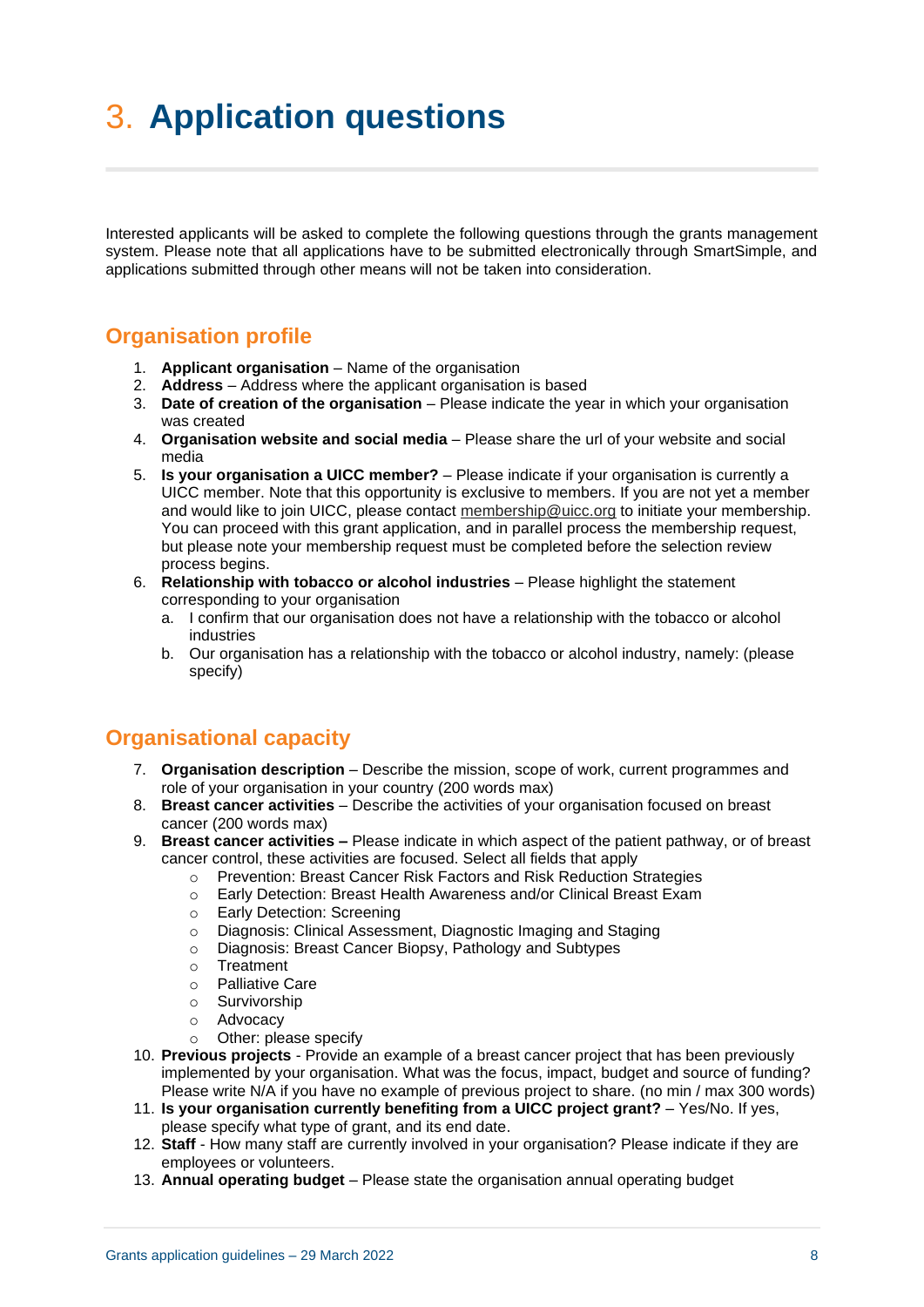- 14. **Ability to receive funds** Does your organisation have a bank account of its own and comply with local regulations to receive funds from a foreign country (Switzerland)? Note: For Indian applications, a FCRA is required
- 15. **Organisation affiliations**  List your key partners including national and international networks

## **Project overview**

- 16. **Title of the project to be funded**  Please share a brief name of the project for which you are requesting funding
- 17. **Name and title of the person leading the project to be funded**  Enter the name of the project leader and his/her title
- 18. **Name and title of other team members**  Indicate which key personnel will be working on the implementation of the project (ex: staff job title/role, their organisation, are they part of the team or to be recruited).
- 19. **Focus area** in b**reast cancer –** Please select all fields that apply to your project, noting that submissions must have a focus on early detection. While some other components can be included in the project, they should not be the emphasis:
	- o [Prevention: Breast Cancer Risk Factors and Risk Reduction Strategies](https://www.fredhutch.org/content/dam/www/research/divisions/public-health-sciences/epidemiology/bci-25/KSPDF/KS%20Prevention%20Risk%20030617.pdf)
	- o Early Detection: [Breast Health Awareness and/or Clinical Breast Exam](http://www.fredhutch.org/en/labs/phs/projects/breast-cancer-initiative_2-5/knowledge-summaries/early-detection-breast-health-awareness-and-clinical-breast-exam.html)
	- o Early Detection: [Screening](http://www.fredhutch.org/en/labs/phs/projects/breast-cancer-initiative_2-5/knowledge-summaries/early-detection-screening-mammography-programs.html)
	- o Diagnosis: [Clinical Assessment, Diagnostic Imaging and Staging](http://www.fredhutch.org/en/labs/phs/projects/breast-cancer-initiative_2-5/knowledge-summaries/diagnosis-clinical-assessment-diagnostic-imaging-and-staging.html)
	- o Diagnosis: [Breast Cancer Biopsy, Pathology and Subtypes](http://www.fredhutch.org/en/labs/phs/projects/breast-cancer-initiative_2-5/knowledge-summaries/diagnosis-breast-cancer-biopsy-pathology-and-subtypes.html)
	- o Treatment
	- o Palliative Care
	- o Survivorship
	- o Advocacy
	- o Other: please specify
- 20. **Geographical scope**  What is the geographical scope of your project? Is it local, regional, national or international? Please state all geographic areas where it will be implemented.
- 21. **Project start and finish dates**  Indicate the estimated start and finish date of your project. Projects should be for a maximum duration of 12 months and start no later than November 2022.

### **Project description**

- 22. **Project abstract** Please provide a concise description of your project (min 100 / max 300 words)
- 23. **Target audience**  Who is the target audience of your project? Please be as specific as possible, including the type of population, age group, region etc.
- 24. **Need addressed** What are the needs / gaps addressed by your project? Please provide background information, sources and references to your statements if possible (min 100 / max 500 words)
- 25. **Situational assessment** Please outline any existing efforts in your country that currently address this need. What are the other services and systems that complement your project, and how is your project integrated or connected to the overall health system? If your country has a national cancer control plan, please describe how your project aligns with the plan. (min 100 / max 500 words)
- 26. **Project goal –** What is your project's overall goal? And specific objectives? Please define your specific objectives in a way that is measurable and in line with the overall goal of the project
- 27. **Project approach and implementation**  Describe the activities, approach and/or intervention to be implemented to address the gap and achieve your project goal and objectives (min 100 / max 500). Upload a project timetable indicating the activities, deliverables, and milestones of your project. An example of such a chart can be found [here.](https://www.google.com/imgres?imgurl=http%3A%2F%2Fbeweb.ucsd.edu%2Fcourses%2Fsenior-design%2Fprojects%2F2011%2Fproject_4%2Fimages%2FGantt%2520chart%2520for%2520website.jpg&imgrefurl=http%3A%2F%2Fbeweb.ucsd.edu%2Fcourses%2Fsenior-design%2Fprojects%2F2011%2Fproject_4%2Fproject%2520Management.html&docid=kLe-wJcZHwunZM&tbnid=wYB_KwwP59RUcM%3A&vet=10ahUKEwjat9GHxMzgAhXBGuwKHfzuAwcQMwg-KAAwAA..i&w=997&h=472&bih=952&biw=1483&q=project%20plan%20chart%20breast%20cancer&ved=0ahUKEwjat9GHxMzgAhXBGuwKHfzuAwcQMwg-KAAwAA&iact=mrc&uact=8#h=472&imgdii=wYB_KwwP59RUcM:&vet=10ahUKEwjat9GHxMzgAhXBGuwKHfzuAwcQMwg-KAAwAA..i&w=997)
- 28. **Project relevance**  Why is the proposed approach an effective solution to address the gap and support early detection of breast cancer? Please outline the evidence supporting this choice of intervention, and describe any adaptations made given the context in which the project will be implemented (min 100 / max 300 words)
- 29. **Partnerships** Outline partners you will be working with on this project and their main role
- 30. **Risk management**  List the risks you foresee with your project and how you plan to mitigate them (including delays in the project implementation). For instance, if the project will require ethical approval from the relevant institutional or national review board, the project must note how it proposes to mitigate the risk of an extended or delayed ethics review process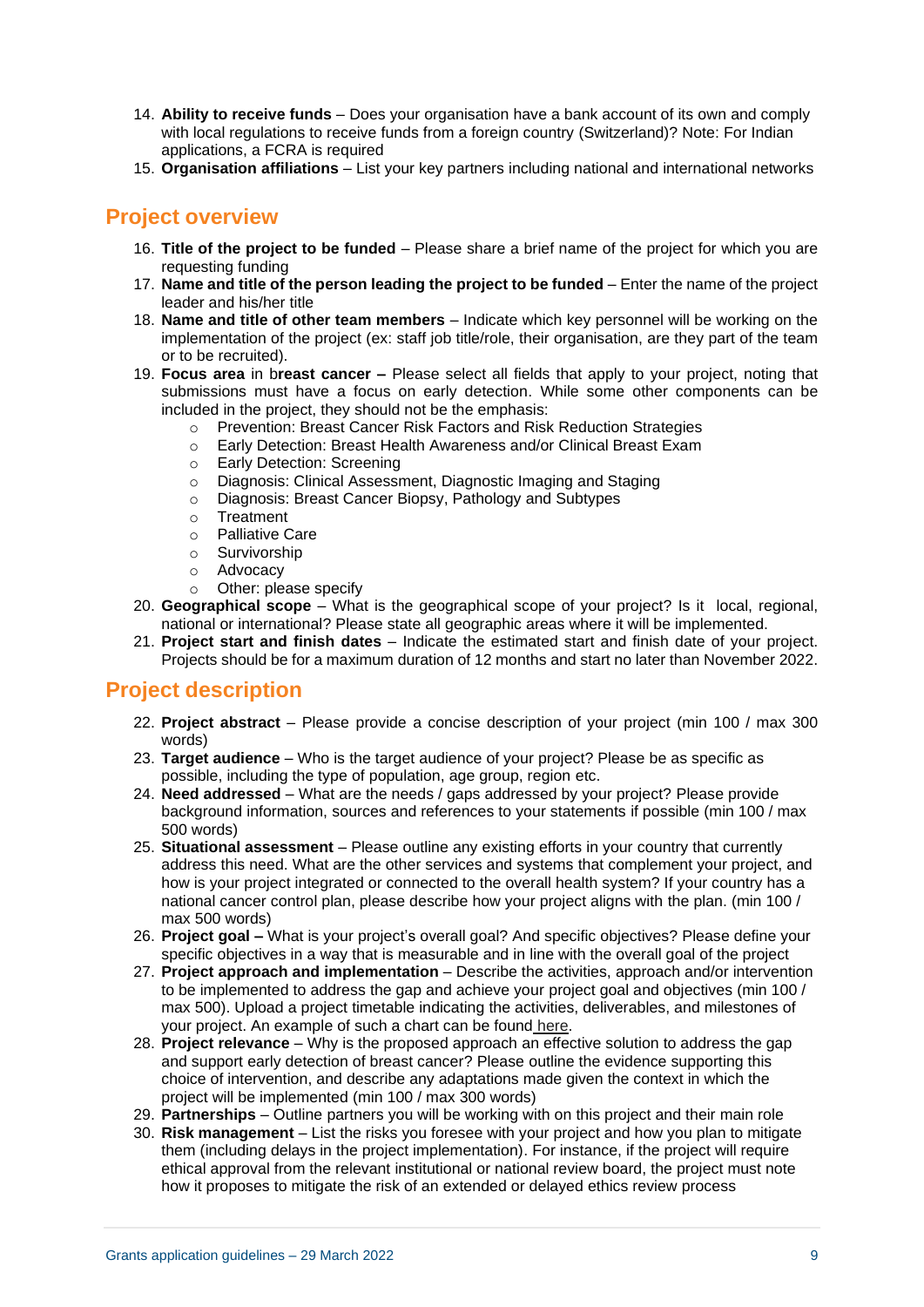- 31. **Is your project a new project**? (tick a box)
	- a. Yes, it is a new project
	- b. No, it is an extension of an existing project (additional component)
	- c. No, it is an existing project (no additional component)
- 32. **Extension of an existing project (for those who responded b in the previous question)**  What is the existing project (description, budget, partners, funder)? What has been the impact of the project to date? How will the UICC grant and the extension complement the existing project? Please share any available information or links on the existing project in the text and/or by uploading documents (min 300 / max 1000 words)

### **Project impact**

- 33. **Anticipated impact** Outline the expected impact of your project for your target audience, and any additional direct or indirect audiences. What is the impact expected at the end of the 12 month funding period? And in the longer term? (min 200 / max 500 words)
- 34. **Inequity**  Please indicate how this project seeks to 'close the care gap', specifically addressing or responding to existing inequities and benefitting hard-to-reach populations, underserved groups or stigmatised groups? (min 100 / max 300 words)
- 35. **Measuring success**  Please outline how the activities and outcomes of the project will be monitored and evaluated to assess progress towards the project goals (min 50 / max 300)
- 36. **Key performance indicators**  What are the key performance indicators for the project, and how will these be assessed?
- 37. **Plans for sustainability** Outline how this project will continue to have an impact after the initial funding period has ended, for example, in terms of systems, platforms or resources that will be developed through this initial investment, or regarding integration into other activities, or through collaboration, partnerships, or policies etc. (min 100 / max 300 words)
- 38. **Health system strengthening** How will this project contribute to strengthen the current health system? Which partnerships and links with other health sectors or services are envisaged? Integration with other cancers (women's cancers) or other health-related fields are encouraged (min 100 / max 500 words)
- 39. **Further information (optional)** Add any other information you feel is relevant to your application) and link this to the needs of your target population within the geographic area you propose to serve

## **Project budget**

- 40. **Budget details**  Please share the detailed budget breakdown in USD, including the expected costs of your project per activity, and detail any salaries covered as a separate item. For the projects supported by other partners / funding streams, please describe their contribution as part of the overall project budget.
- 41. **Project budget**  What is the overall total project budget requested in USD? Please note the maximum award is 20'000 USD.
- 42. **Project compliant with funding policy** Is your project compliant with the UICC grants funding criteria outlined in the grants application guidelines? If not, please explain.
	- a. Yes
	- b. No, please explain
- 43. **Funding from other organisations** Has your organisation already received funds for this project, or is planning to obtain co-sponsorship from a third party?
	- a. Yes If so, please specify who are the other funders as well as the level of funding of the overall budget.
	- b. No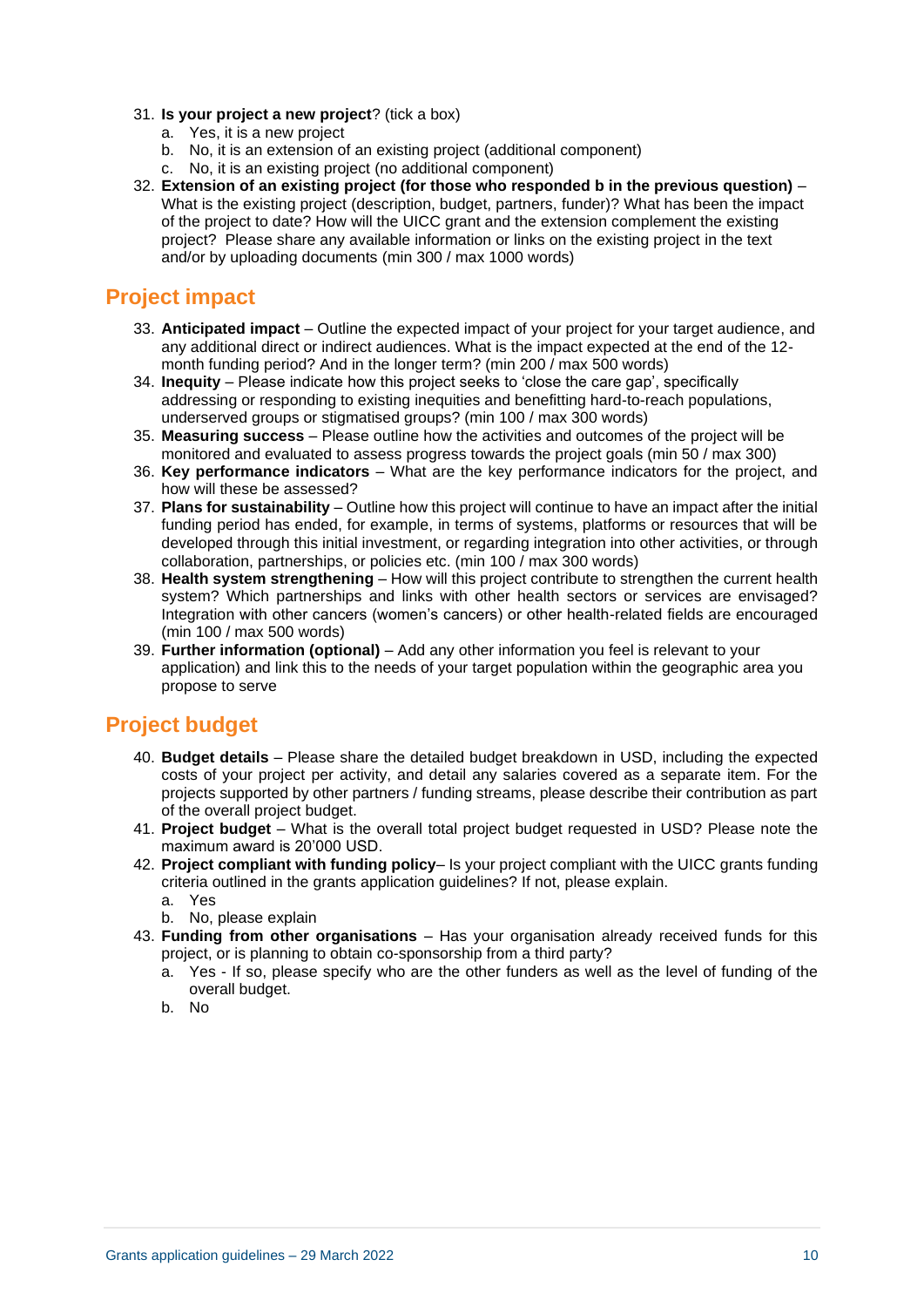# <span id="page-10-0"></span>4. **Selection process**

# <span id="page-10-1"></span>**The Selection Committee**

The Selection Committee is composed of UICC staff, who will be responsible for:

- Inviting the Chair of the Review Committee as well as its members
- Performing the necessary due diligence of the application and assess eligibility criteria
- Communicating with the applicants to ensure all necessary documentation for the grant application has been submitted
- Assigning applications to the reviewers and guiding the Review Committee in the evaluation of the applications and use of selection criteria
- Liaising with the Chair to shortlist the awarded grantees
- Communicating the final decisions and results to the applicants.

## <span id="page-10-2"></span>**The Review Committee**

The applications will be reviewed by an independent Review Committee, consisting of international experts in breast cancer and chaired by Dr Julie Gralow. The Review Committee will be invited and appointed by UICC to evaluate the applications using the selection criteria. Each application will be reviewed by a minimum of two reviewers.

## <span id="page-10-3"></span>**Selection criteria**

The Review Committee will evaluate eligible applications according to the following criteria:

- **Organisational capacity**: The applicant organisation is of a size, and has a scope that would enable delivery of the project objectives. It has sufficient capacity to manage the level of funds requested**.**
- **Inequity:** The project demonstrates that it will specifically address or respond to existing inequities and be of benefit to hard-to-reach populations, underserved groups or stigmatised groups.
- **Project relevance and efficiency**: The project addresses a demonstrated regional or local need, and will support early detection of breast cancer, where diagnosis and treatment services are available. The intervention strategy proposed is evidence-based, resource appropriate and adapted to the local context. It builds upon the learning of, or success of, similar initiatives conducted globally, regionally or nationally.
- **Feasibility**: The project goals are achievable based on the requested grant funding and project timeline. The timeline is realistic and achievable. The budget proposed is in line with the activities of the implementation plan and project description.
- **Potential for impact**: The project has the potential to result in positive or improved outcomes for its target audience. The project will continue to have a positive impact in the longer term, after the end of the grant period. Expected impact and outcomes of the project must be clearly articulated in the project proposal.
- **Sustainability**: The project is sustainable. It is designed in a way that it can continue to deploy its effects after the grants period without additional funding from UICC. The project is embedded whenever possible and appropriate in the health system. Projects run in partnership with other institutions, in collaboration with the national health system and seeking synergies with other health interventions are encouraged.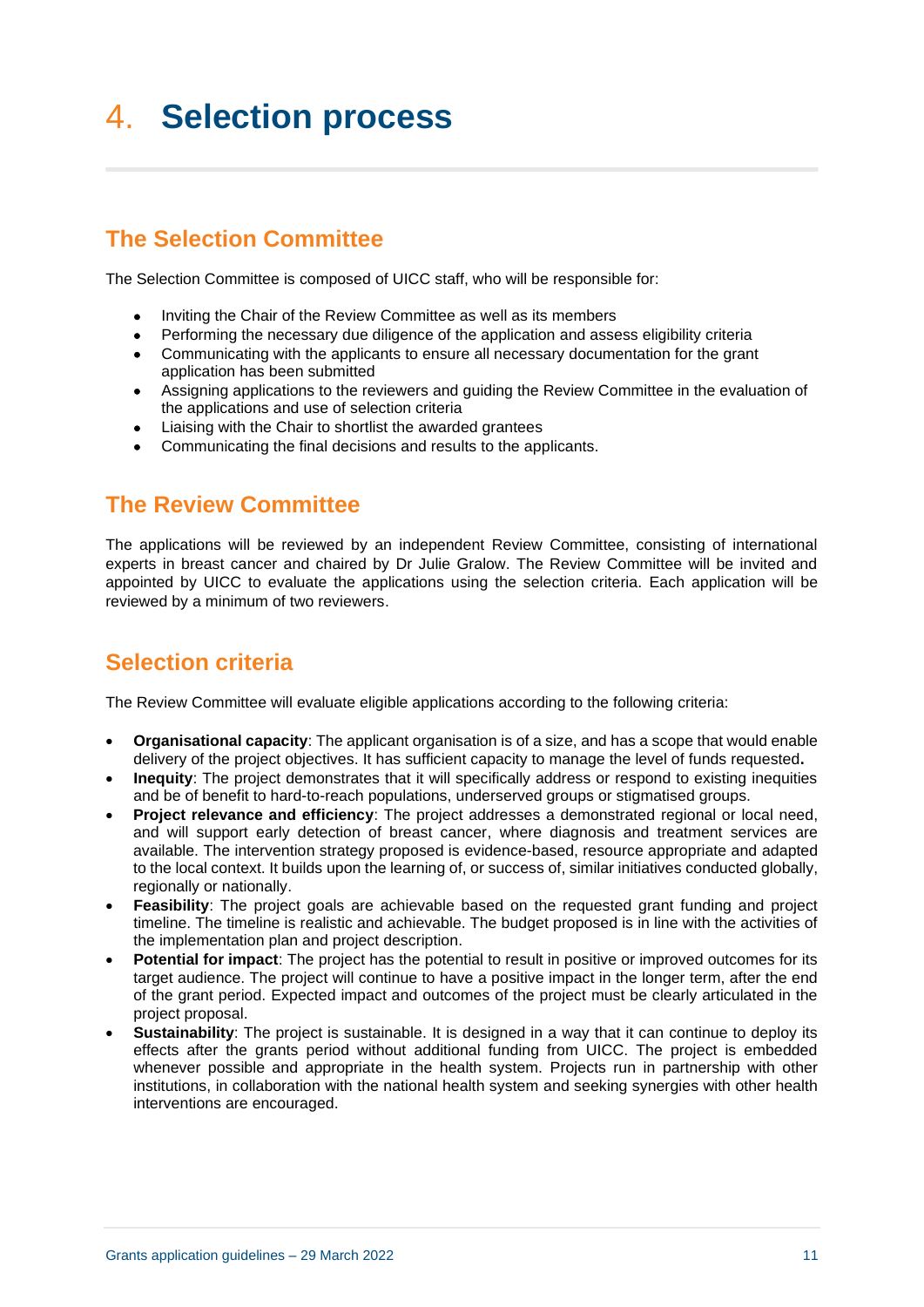# <span id="page-11-0"></span>5. **Upcoming timelines and contact**

# <span id="page-11-1"></span>**Application timelines**

Interested organisations are invited to apply from 29 March until 15 May 2022. As a first step, applications will be screened by UICC, who will review the eligibility criteria stated in this document. Applications that are eligible applications will be evaluated by the Review Committee, and will receive a final notification in September. Applicants will be informed of the status of their application after the eligibility review around June, and will receive the final news on their application in September.

- **Call for applications**: 29 March to 15 May 2022
- **UICC assesses eligibility of applications**: 15 May to early June
- **Review Committee evaluates the applications**: early June to mid-July
- **Selection Committee reviews the evaluations:** August
- **Selection Committee selects awardees:** early September
- **Public announcement of successful applicants:** October 2022

## <span id="page-11-2"></span>**Contact**

For all questions about the application or the grant management system please contact Annah Espejo at [espejo@uicc.org](mailto:espejo@uicc.org) directly.

For interest in joining UICC as a member, please contact membershi[p@uicc.org](mailto:espejo@uicc.org)